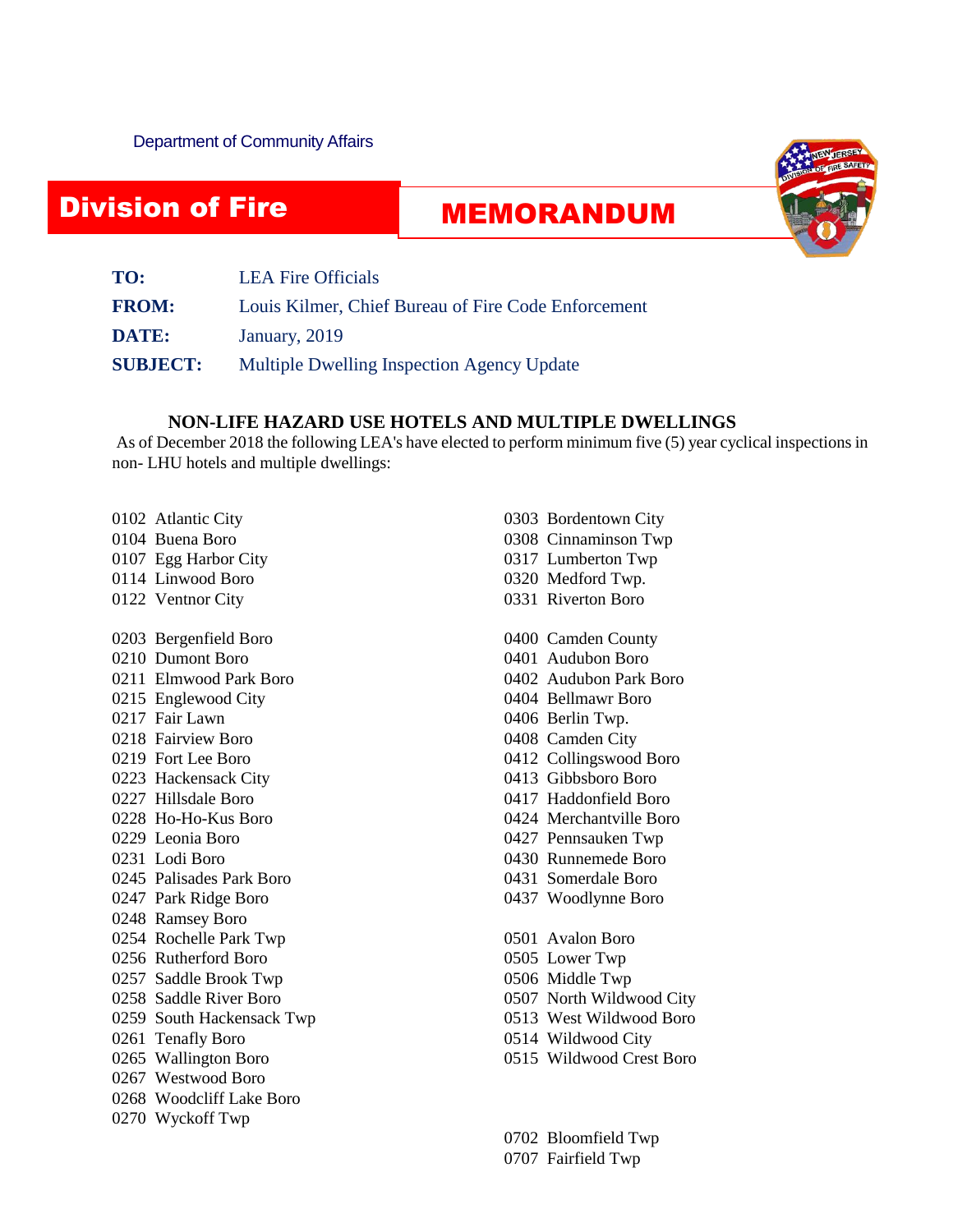0718 Roseland Boro 0719 South Orange Village 0801 Clayton Boro 0802 Deptford Twp 0806 Glassboro Boro 0809 Logan Twp 0815 Pitman Boro 0819 Wenonah Boro 0822 Woodbury City 0901 Bayonne City 1107 Lawrence Twp 1202 Cranbury Twp 1204 East Brunswick Twp (except District 1, 2, 3) 1205 Edison Twp 1216 Perth Amboy City 1221 South Brunswick Twp 1222 South Plainfield Boro 1224 Spotswood Boro 1301 Allenhurst Boro 1303 Asbury Park 1307 Bradley Beach Boro 1311 Eatontown Boro 1317 Highlands Boro 1318 Holmdel Twp 1319 Howell Twp 1325 Long Branch City 1329 Matawan Boro 1339 Hazlet Twp 1340 Red Bank Boro 1348 Spring Lake Boro 1352 Wall Twp 1402 Boonton Twp 1409 Dover Town 1432 Randolph Twp 1436 Roxbury Twp 1437 Victory Gardens Boro 1504 Beachwood Boro 1505 Berkeley Twp 1507 Dover Twp 1518 Manchester Twp 1525 Point Pleasant Beach Boro 1603 Haledon Boro 1604 Hawthorne Boro 1606 North Haledon Boro 1608 Paterson 1612 Totowa Boro

1710 Pittsgrove Twp 1803 Bernardsville Boro 1804 Bound Brook Boro 1805 Branchburg Twp 1808 Franklin Twp 1811 Manville Boro 1814 North Plainfield Boro 1816 Raritan Boro 1901 Andover Boro 1910 Hampton Twp 1912 Hopatcong Boro 1917 Sandyston Twp 1920 Stillwater Twp 2001 Berkeley Heights Twp 2002 Clark Twp 2003 Cranford Twp 2013 Rahway City

1708 Pennsville Twp

- 2121 Washington Boro
- 2122 Washington Twp

1615 West Milford Twp